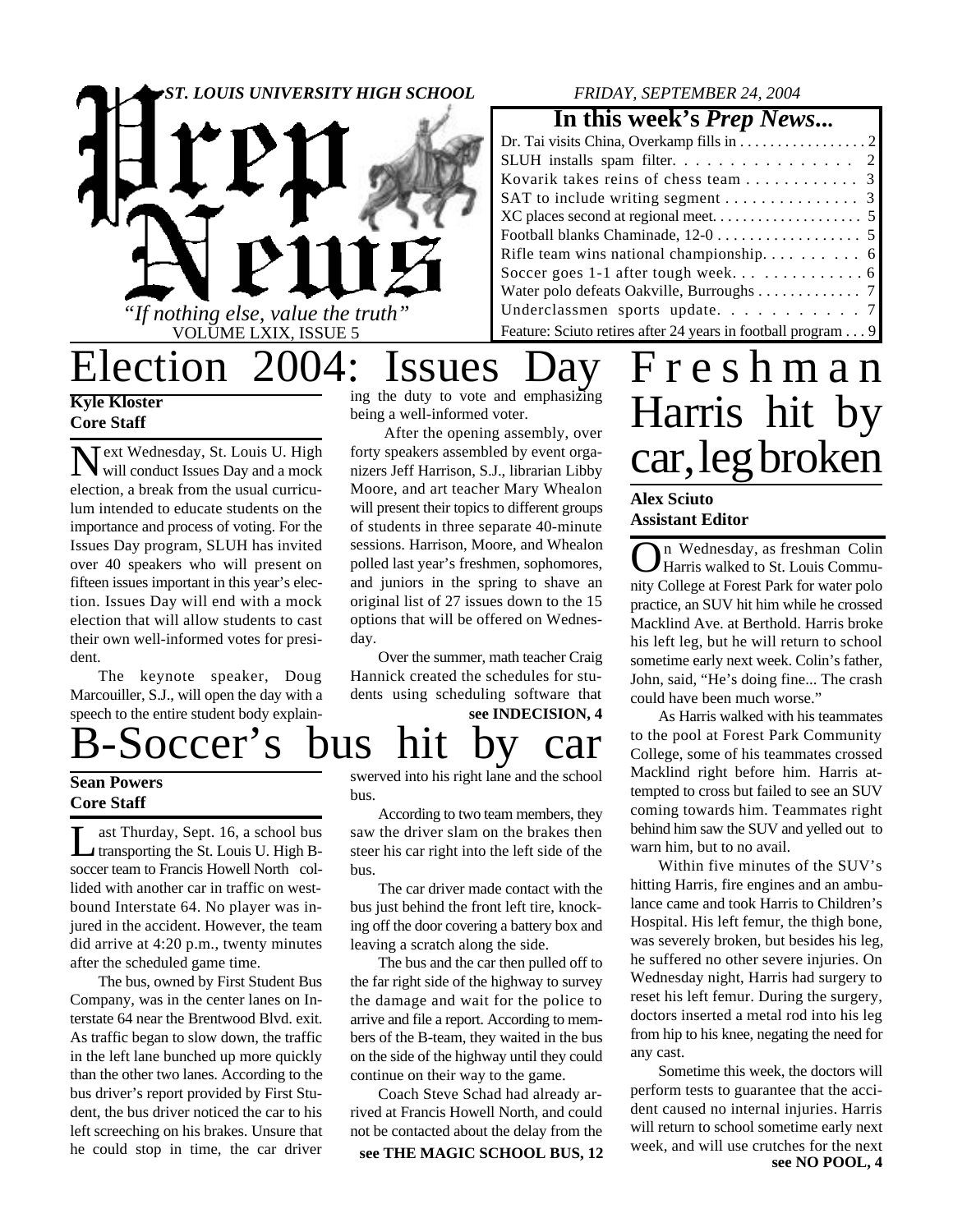## 2 **News** September 24, 2004<br>**a** On diplomatic mission heads to China on

### **Alex Sciuto Assitant Editor**

F or the next two weeks, Chinese teacher Ching-Ling Tai will be traveling throughout China with a delegation of approximately twenty Missourians, including St. Louis mayor Francis Slay and Missouri governor Bob Holden. Retired computer guru Bob Overkamp will replace Tai and teach her four Chinese classes. Tai will return Oct. 5, just one week before quarter exams.

In 1978, St. Louis became the first American city to join with a Chinese city, (Nanjing) as a sister city. Now, more than 25 years later, the relationship is still flourishing. To celebrate the 25th anniversary, Tai and the delegation have departed for a tour of China.

"In 1978, after Nixon visited China, China started to open, and St. Louis was the first one to seek a Chinese sister city," Tai said. The relationship between Nanjing and St. Louis is not just limited to SLUH's exchange program or even education. Nanjing and SLUH have set up exchange programs in all areas of life.

Although the relationship began more than 25 years ago, Tai began a foreign exchange program with Nanjing Foreign Language School ten years ago. "(SLUH) is officially signed with them as a sister school," Tai said.

The first students from Nanjing arrived in 1997, and students have come every year since except for two years: one year when Tai took a sabbatical and another when Tai unsuccessfully attempted to bring a Chinese teacher to SLUH. Tai has brought more than ten students over from Nanjing with the program.

Besides visiting Nanjing, Tai will visit two other cities. Tai will be in China during China's National Day, which celebrates the founding of the People's Republic of China on Oct. 1, 1949. While there, Tai and the delegation will have an official visit with the government officials of Nanjing.

The delegation has economic goals besides celebrating 25 years. Governor Holden will travel over to attempt to establish a Midwest business association with China and look into more joint business ventures with China. Mayor Slay will visit two Anheuser-Busch breweries and another newly-purchased brewery. "This trip is very significant for business in addition to the cultural significance," said Tai.

**see TAIGER, 12** While Tai jetsets about China, Overkamp will teach her four classes. His first two days have been very good. "I've received lots of friendly greetings and no

# Spam spurned: firewall filters unwanted e-mail

### **Tim Huether Sports Editor**

L ast Monday at 6 p.m., computed and the Mickey and the Mickey and the Mickey and the Mickey and the Mickey and the Mickey and the Mickey and the Mickey and the Mickey and the Mickey and the Mickey and the Mickey and the M ast Monday at 6 p.m., computer techstalled Barracuda Network's Spam Firewall 200 on St. Louis U. High's computer network. The Spam Firewall 200 filters e-mails, blocks spam, and scans for viruses on the SLUH system. In its first 69 hours of operation, from 6 p.m. Monday to 3 p.m. Thursday, SLUH received 8,013 emails, about 5,464 (68.2%) of which the software blocked. The filter marked 447 messages as likely spam, but did not block them.

"The whole faculty and staff have been very frustrated by the level of spam that we've had,"

said Director of Communications Joe Patke.

According to Dickmann, one faculty member had reported receiving over 1,100 e-mails over a three-week span. Although the spam percentage of these e-mails is

unknown, it surely accounted for a large percentage of those e-mails.

"When it gets to that point, you really can't sort through (the e-mail)," said



Dickmann.

According to Dickmann, he had talked with previous computer technician Bob Overkamp last year, and they agreed that a spam filter would be useful. Overkamp

and Dickmann had each done research on spam filtration systems and agreed that the Spam Firewall 200 was the best system for SLUH.

> SLUH is presently in the fifth day of a 30-day free trial period, and is not obligated to stay with the blocker. Although he has a few other options for spam protection, Dickmann believes that SLUH will most likely stick with the Spam 200.

> The Spam Firewall 200 costs approximately \$2,500 every three years.

> Assuming a rate of three seconds to identify and delete each spam, SLUH personel had been saved 4.55 hours by 3 p.m. Thursday.

The blocker took Dickmann about 20 minutes to install.

"So far, (the blocker) has been working great," said Dickmann, "I haven't heard any complaints about it."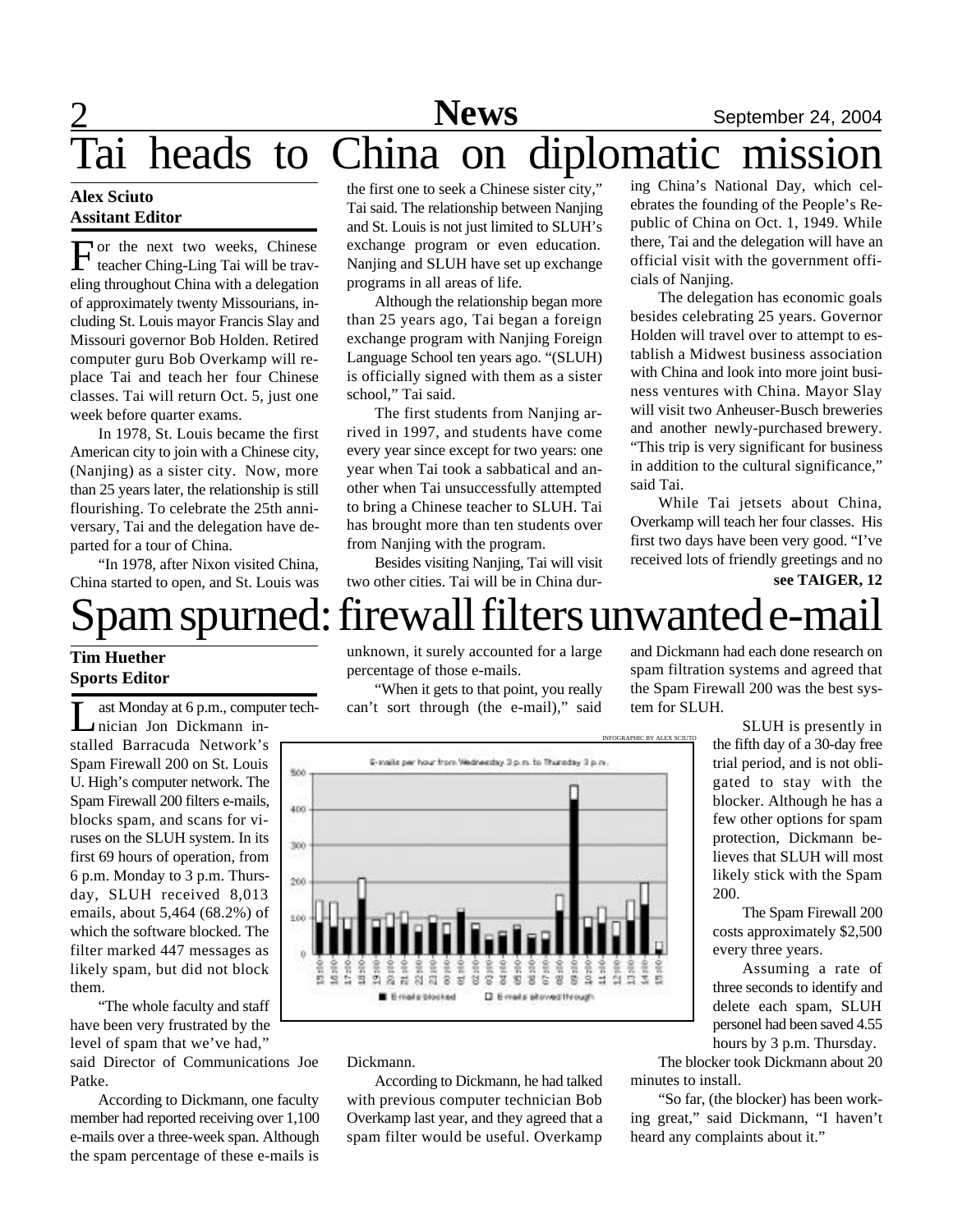# **September 24, 2004 News** 3 will include writing segment this sprin

### **Brian Krebs Core Staff**

It is a score used perhaps all too often as<br> **I** a gauge of your intelligence: your SAT a gauge of your intelligence: your SAT score. Are you hoping for somewhere in the 1500s? Well, after the Jan. 22 test, even a 1600 will no longer be perfect. Beginning with the March 12 test, the SAT will be scored out of 2400 instead of the traditional 1600 points. The SAT has been revamped to include a new handwritten essay component to cap off the test.

According to an SAT preparation book, the College Board, "is changing the test to make it more closely related to high school coursework and to include writing, which is an important skill for success in college and in life." The new writing section will not only include a handwritten composition, but also a multiple-choice section before the essay to test students' proficiency in English grammar and usage.

There will also be other, more minor changes to the SAT as well. The math section will include advanced material

## **Seth Clampett Reporter**

For the past three years, St. Louis University High School's chess team has or the past three years, St. Louis Unigrown under the direction of art teacher Joan Bugnitz. However, Bugnitz decided her schedule for the second semester conflicted with that of the club's, so the position was eagerly taken up by English teacher Frank Kovarik.

Three years ago, Bugnitz volunteered to moderate the club because, "They really needed somebody and they weren't going to have a team if somebody didn't moderate it."

 The chess team competes in tournaments and the Gateway Chess League. The league consists of high school teams in Missouri and Illinois.

When Bugnitz took over as moderator in 2001, the team was composed of from third-year math and drop the quantitative comparison problems. The verbal, or critical reading section, has added more reading passages that are shorter in length, while the notorious analogies have been excised.

Counseling department chair Kenneth McKenna said of the new writing section, "This requires a level of preparation that most of our students aren't used to."

Even though students can still take the regular SAT before the changes are made for the March test, the counseling department recommends that students take the new test in March. "It would be safer to do it once the new way," added McKenna.

A concern among many is the college admission process. McKenna is confident that the new SAT won't drastically affect the college admissions of SLUH students. He noted, "Each college will have its own relation with the test." According to McKenna, the majority of the colleges SLUH students apply to will "welcome the change" to the SAT. McKenna encourages students to find out how the

colleges they are interested in are receiving the new SAT by either checking their website online or meeting a college representative during a scheduled on-campus meeting.

The addition of the writing component has put a great deal of responsibility into the paper-cut hands of the English department. However, English department chair Bill George believes that the new SAT will be testing students over topics already covered by the SLUH English department: "(With) the SAT test, you develop a main idea with examples, and so all that should be very familiar to the students." George also added that English teachers will give out sample SAT essay responses.

Admissions director Craig Hannick teaches both an SAT and ACT preparation class. "The SAT is becoming more in line with the ACT as an assessment test, instead of an aptitude test," said Hannick, adding that the majority of the changes made were "mandated by fairness in testing."

Kovarik takes over as chess moderator For example, Hannick believes that **see SAT. MORNING, 4**

> mostly freshmen, whose inexperience led to a disappointing 2-8 season. Last year, the team ended the season tied for first in the league. They entered a playoff but finished in second place.

> Bugnitz cited two reasons for not being able to continue moderating the club. First, she wants to take classes second semester, which conflicts with the club's November to March schedule. The second reason is that "they've gotten so good, I felt they needed somebody who could teach them something." She claimed that "they're much better," and that she couldn't offer any additional help for the players.

> Looking back, Bugnitz "couldn't have asked for a better concentration of great guys." She will probably miss the fact that "they were such good company and good role models." Bugnitz likes help-

ing out after school where "you feel like you're really contributing something," but decided she doesn't have the time or expertise to help out the team any longer.

Kovarik learned about the opening from an Insider News e-mail posted by Principal Mary Schenkenberg. He said, "It seemed like something that would fit into my schedule and sounded like a good group to work with."

In preparation for the season, Kovarik has purchased Vladimir Nabokov's chess novel *The Defense* in order to learn more about the game. While serving as moderator, he doesn't currently plan to change anything about how Bugnitz ran things, and will probably follow the lead of captain Brian Nienhaus.

Optimistic about the season, Kovarik plans to "help them out as best I can and maintain the (the team's) tradition."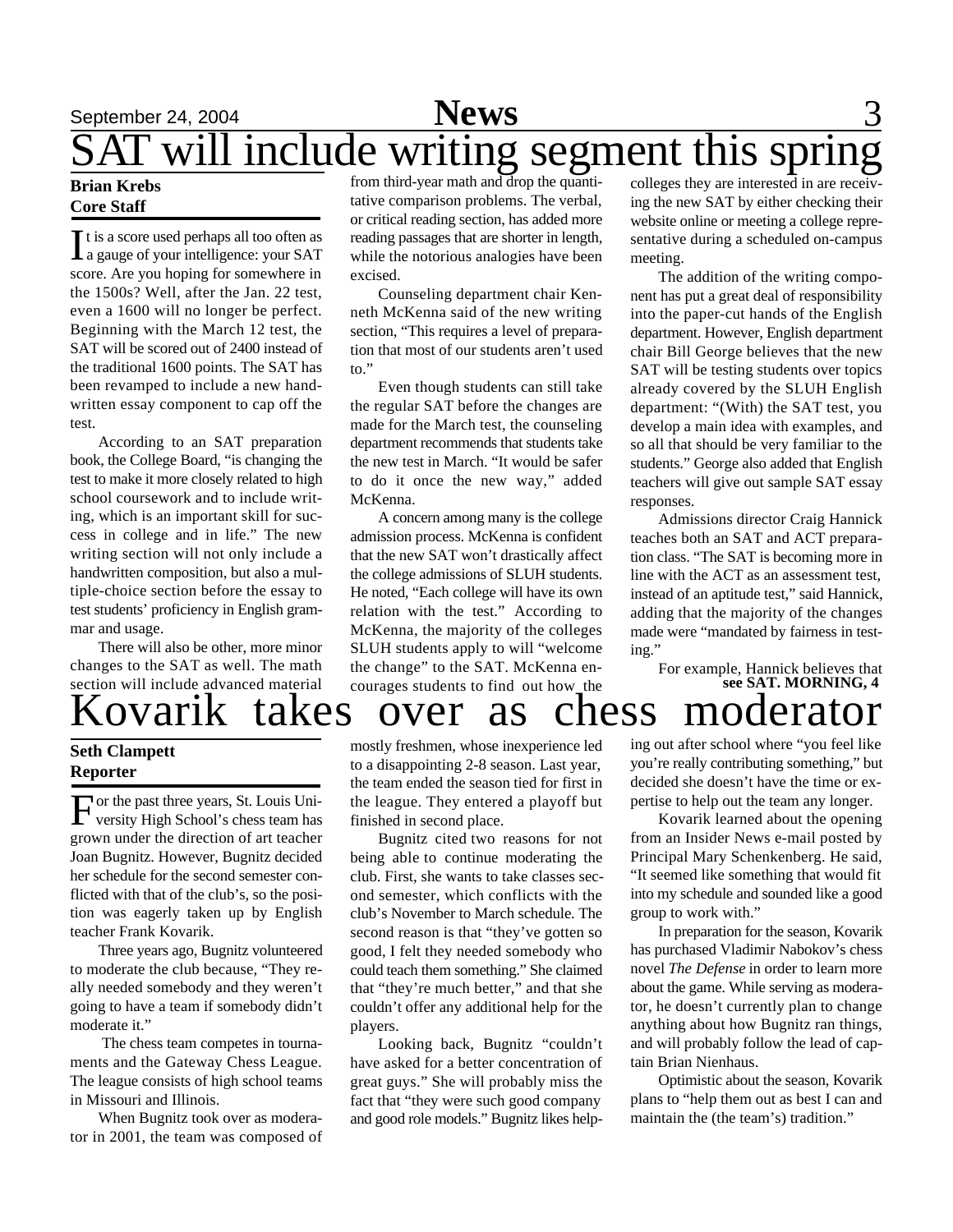## $\overline{4}$ INDECISION

### (from 1)

placed students according to their top choices, allowing almost all Jr. Bills to attend their top three choices.

 Lunch follows the third period, during which students create banners, discuss the issues, conduct homeroom-wide polls, and formulate questions in their homerooms. The students will then fill the gym once again to hear the final speakers, one representative each from the Democratic and Republican parties. After the speeches, some students will ask questions hand-picked from the collection that the homerooms submitted during lunch, and the representatives will then answer the questions in turn.

 The day will end with a mock convention in which homerooms will simulate the real-life election as states. Each homeroom has electoral votes it will cast based on its popular outcome during lunch. After the mock election, the results will be displayed, and shortly afterward, the students dismissed.

 In addition to stressing the duty to vote and the importance of being wellinformed voters, Issues Day will emphasize keeping faith in mind during the election, beginning with Marcouiller's speech, which "stresses voting as a Christian," according to Harrison. Harrison also made the point that "We do everything as Christians," including voting.

Considering religion in making political decisions is very tricky not only to do, but to teach as well. The school worries about the ethics of influencing students' political views, but at the same time SLUH has some responsibility to aid students in understanding their faith's role in voting. According to Schenkenberg,

## SAT. MORNING

### (from 3)

the changes have "leveled the playing field" between the sexes, noting that girls traditionally score higher on the writing section than boys.

Similarly, from every one of his prep sessions, Hannick can usually pick out the Latin language students in a class. Taking out the analogy section reduces the edge

that obligation has led SLUH to emphasize that students should follow their Christian-formed consciences in learning about the issues. Inviting a Christian keynote speaker and excluding abortion as a topic also exemplify SLUH's stressing a Christian standpoint in learning.

Archbishop Raymond Burke has voiced clear stances on Catholics voting for candidates who officially support non-Catholic causes, and will give an official statement on the subject next week, according to theology department head Deacon Allen Boedeker. As a Catholic school, Boedeker said, SLUH has some obligation to convey the church's princples of voting as a Catholic, and to consider any guidelines the archdiocese lays for Catholic schools teaching politics.

Though SLUH is not bound to the will of the archdiocese, Boedeker said, "We have to take [the position of the archdiocese] with the utmost seriousness." Boedeker explained that, "Even though our school is not diocesan, most of our student body are members of the archdiocese, and we cannot place ourselves between the authority of the archbishop and our students."

Abortion, for example, will not be one of the topics of the day. On one hand, "(The committee) avoided the abortion issue because there isn't another side as far as a Catholic school is concerned," Principal Mary Schenkenberg explained.

Boedeker added, "I think everybody [in the school] is fully informed as to why abortion is wrong," which negates the purpose of bringing an abortion speaker.

Vice President of Advancement Thom Digman, who is in charge of media relations for the school, agreed that an abortion speaker was unnecessary because

that many Latin students have in seeing the root words in the vocabulary used.

Overall, the students and faculty do not know exactly what to expect from the changes to the SAT. Their questions and concerns will be answered soon enough when the new test arrives at test centers in March.

"that is an issue that we take up every day in our theology classes."

This year SLUH will also exclude public media from Issues Day because of possible misunderstandings. Thom Digman attributed the committee's decision to exclude media to the fact that "(Issues Day is) sort of an internal school function, and we should keep it that way so that there's candor among all of the discussions that take place, and we will not have to be worried about what outside influences bring to the process."

However, Boedeker explained that the archdiocese may be concerned "if the local media would portray SLUH as a Catholic school as being supportive of a candidate who is known to be pro-choice or pro-abortion," and went on to say that both the school and the archdiocese want to avoid any such attention. "We don't want the wrong impression given that we as a school are supportive of anything pro-choice or pro-abortion," Boedeker stated.

Although SLUH will present the issues in a Catholic environment and, according to Moore, there is concern of religion pointing to one candidate or another, Moore asserted that, "We're not trying to endorse anybody; we just want to educate the students."

## NO POOL

### (from 1)

four weeks while his leg heals. After these four weeks Harris should be completely healed. "He'll be fine, but he'll have fun setting off metal detectors at the airport from now on," Brendan Harris said.

Harris's bookbag crammed with books may have saved his life. "The dent on the SUV was from the books and not his head," said John Harris. Harris's head was completely saved from any injury.

An anonymous source said, "If we had a pool, this never would have happened."

STUCO's Fall Ball date has been changed from October 30 to November 12. In addition, the location has been changed to Windows off Washington. STUCO sincerely apologizes for the mistake.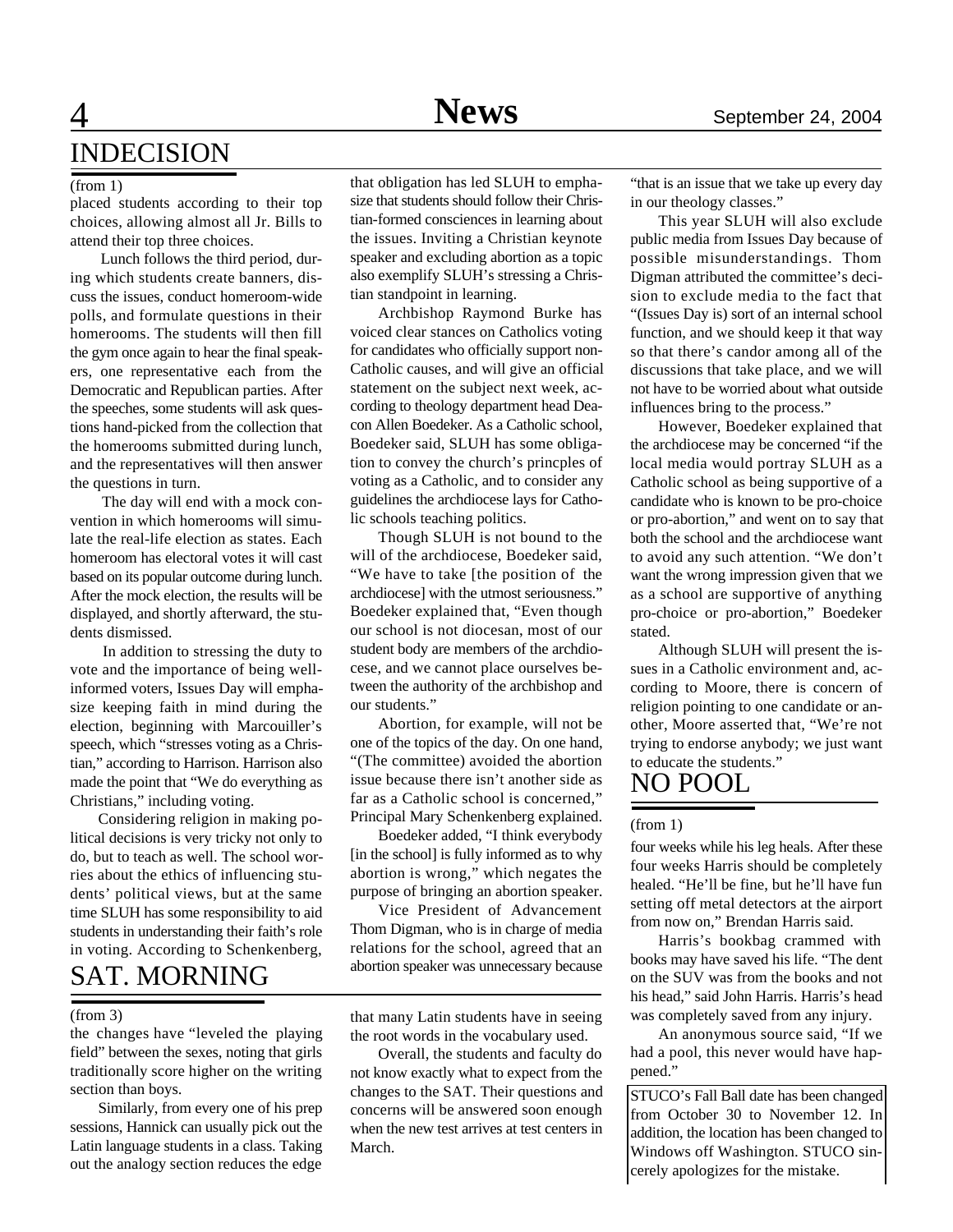## September 24, 2004 **Sports** 5 laces 2nd in Rim Rock Class **Sports**

### **Henry Samson Reporter**

The Harriers called upon courage when<br>
competing at a big regional meet at<br>
Rim Rock Farms last weekend in Kansas. he Harriers called upon courage when competing at a big regional meet at

"The place was like a running Mecca," stated head coach Jim Linhares, who was happy with the team's performance. "It was a legendary course that was specifically made for, and exclusively used for, cross country meets. It even had statues of famous runners!"

 Unfortunately, the Jr. Bills placed second in the highly-competitive gold division, behind a fully-loaded Liberty team. The second place finish wasn't a complete wash for the Jr. Billikens, however, as they beat out four other regionallyranked teams.

 Nike is sponsoring a team nationals cross country event in early December, so

### **Greg Fox Editor in Chief**

In the third week of the 2002 football<br>season, St. Louis U. High was beating n the third week of the 2002 football MCC rival Chaminade 3-0 with less than five seconds left on the clock when Chaminade punched in a touchdown from one yard out to break the Jr. Bills' hearts on a disputed play.

Fast forward to last Friday, a crisp September night at Chaminade. It had been two years since the Jr. Bills lost 6-3 to Chaminade and two years since Chaminade had last scored against SLUH, and the streak continued as the Brickwallbills posted their second straight shutout against the 2-1 Flyers, winning 12-0 and improving their record to 2-1 and their *Post-Dispatch* ranking to #6.

Head coach Gary Kornfeld said of the Jr. Bills' preparation, "We felt pretty good about our game plan going in and what they were looking to do."

No matter how well they prepared, though, the players still had to back up their preparation with performance.

"Our kids rose up, and I was very,

throughout the year, different schools from each of the eight regions in the country are ranked according to their accomplishments and potential.

Included in the Heartland region, St. Louis U. High finished in front of the Heartland region's preseason No. 7, No. 9, and No. 1 teams. They also defeated the South region's No.7. Results pending, a race like this could be the springboard for the SLUH cross country team to get on the map nationally.

 Starting things off on the wrong foot, "The weather was tortuous" said senior Charlie Samson. "The heat and humidity zapped energy from us after the freak thunderstorm made the races an hour and a half late and the course mucky, especially on the steep uphills. It was awful."

 "To me the race was weird," said coach Tim Chik. "At first, the team huddled after the race in disappointment because

we didn't feel we ran very well, but when I saw the results and our team in second, I was elated." SLUH finished second behind Liberty by almost 100 points, 60- 156.

Although there was a gap in the scoring, SLUH placed two runners in the top 15 in the race. Junior Ben Murphy-Baum responded brilliantly to the terrible conditions, which slowed the times down by at least 30 seconds. Murphy-Baum provided the number one spot for the Jr. Billikens at 16:49.9 for 10th place overall in the race.

Said Murphy-Baum, "The competition was really good and a lot more fun because we knew we were running with some of the best."

Alex Muntges, who struggled with some leg problems during the race, finished in 14th place overall in 16:55. It became evident that something was wrong

rimetimebills shut out Chaminade, **see X-COUNTIES, 11**

PHOTO BY GREG FOX

very happy (with how we played) defensively," Kornfeld said.

The StonewallJacksonbills began the scoring early, taking advantage of a Chaminade turnover early in the first quarter. SLUH began their scoring drive from deep inside Chaminade territory before



**Senior receiver John Warner catches a pass during SLUH's 12-0 victory against Chaminade. Warner ended the game with two receptions for 22 yards.**

taking it down to the 1-yard line. After a Chaminade goal-line stand and SLUH-

recovered fumble, quarterback Matt Behr ran the ball in from the 1-yard line. SLUH kicker Andrew Guenther missed the extra point attempt, leaving the score at 6-0.

"Any time you miss extra points, (you're concerned)," Kornfeld said. Though this is not the first extra point the Jr. Bills have missed this year, Kornfeld does not see the issue as simply as many others may: "When you go to kick an extra point or a field goal, there are four things going on: the snap, the hold, the blocking, and the kick. It's not the kick that we're worried about."

On Chaminade's ensuing drive, linebacker Bob Schuster jumped a Chaminade pass route and intercepted the ball in full stride. Schuster sprinted 46 yards en route to the touchdown. Behr then hooked up with fullback Chris Hoffman for a twopoint conversion, but the play was called back on a flag. SLUH was unable to convert on their second shot at two points.

Schuster's return gave the Buccaneerbills an extra cushion. "Anytime you go up by two scores, you feel good," explained Kornfeld. "You feel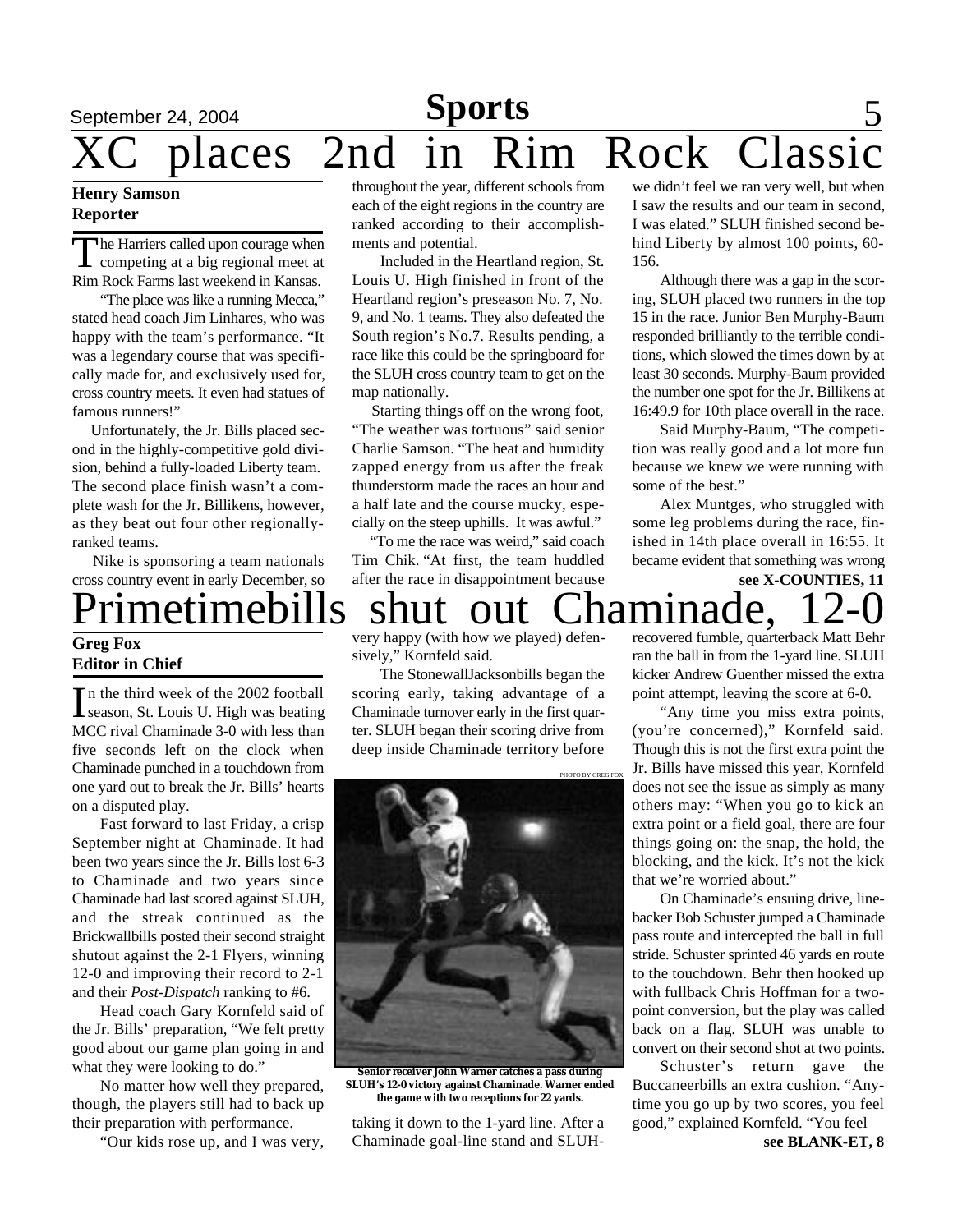## $\underline{6}$ **Sports** September 24, 2004 ItherPPKbills win national championshi

### **Brian Nienhaus Reporter**

In July, when school was far from the<br>Iminds of most Jr. Bills, the rifle team n July, when school was far from the practiced daily on St. Louis U. High's range for the National Junior Olympic Three-Position Air Rifle Championship to be held in Bowling Green, Ky. from July 10 to 13. After placing second at this match each of the last two years, the Sharpshooterbills were determined to capture a national title.

The qualifier for this match was held during the school year, and after winning, SLUH was invited to be the Missouri representative in the 50-team championship.

After the first stage of the competition, the team, composed of seniors Brian Nienhaus and Kevin Witbrodt and juniors Pat Zeleya and Bryan Carlin, posted scores of 578, 583, 570, and 573 respectively.

The total of 2304 out of 2400 gave SLUH a seven-point lead going into the second day.

However, this seven-point margin did not guarantee victory, and it would take another strong performance on the second day to clinch the championship.

SLUH's alternate, junior Joe Reinders, shot individually and posted a strong score of 571 out of 600, enough to give him the lead in the out-of-competition bracket.

After the second day of competition, the Targetbills had once again posted solid scores, and all that remained was the scoring and recording of the targets. When the scores were finally displayed, the team posted a two-day total of 4610, increasing its lead over the competition by 13 points and winning the Scholastic National Championship.

Reinders also won the out-of-competition bracket with a two-day score of 1141/1200. With medals around their necks and a plaque boasting a picture of an anatomically-correct bronze buffalo proclaiming their championship, the Riflebills returned to St. Louis to prepare for the upcoming season. The plaque will be on display all next week in the Main Office along with pictures from the championship.

All incoming freshmen interested in joining the SLUH rifle tradition are welcome to come to the range starting this coming Tuesday, Sept. 28.

# ninguardbills have 1-1-0 week, now 5-4-1

### **Tim Malecek Reporter**

A fter dropping games to both Fort<br>Zumwalt South and Francis Howell fter dropping games to both Fort North, the St. Louis U. High Jr. Billiken soccer squad looked to recover from its tough previous week.

Head coach Charlie Martel said, "We've run up against two goalies in a row that played really well. It just seems like teams are stepping up against us." The goalies for Zumwalt South and Howell North are at the top of the league, with save percentages of .969 and .947, respectively.

Looking to avoid dropping to .500, the Jr. Bills faced off against St. Dominic's in the stadium on Saturday without several key players. Brent Zang was still out with a groin injury. He plans to return this week. Junior Billy Ferris was out with a quad injury but played part of the second half. The Pelébills were also left without Martel and junior Tom Irvin, who were each issued red cards in the Francis Howell North game and were forced to sit out the next game.

Nevertheless, the RealMadridbills started off playing well, creating an early



chance.



**Senior Tim Weir handles the ball in last Saturday's 5-1 win over St. Dominic's.**

The Jr. Bills' first-goal woes continued when a St. Dominic defender eluded beat the goalie to the post. SLUH defenders and buried a shot into the

"We were 56-0-1 in the last three seasons when we scored first, but

when we don't score first, we just don't get the results we want," remarked Martel.

Of the goalkeeping situation, Martel said, "Both [senior Wyatt Woods and Guntli] are playing well; we'll keep alternating games between them."

Fortunately, SLUH responded with a barrage of shots against the Dominic keeper. Sophomore Matt Leinauer scored his first of three goals after he found the ball at his foot a few feet from the goal line.

"He's been playing well. He's getting acclimated to the varsity level," Martel said.

Less than six minutes later, Leinauer scored again, this time cutting the ball from the outside into the box with a shot that

The onslaught didn't ceaseseSoPUrIT, 11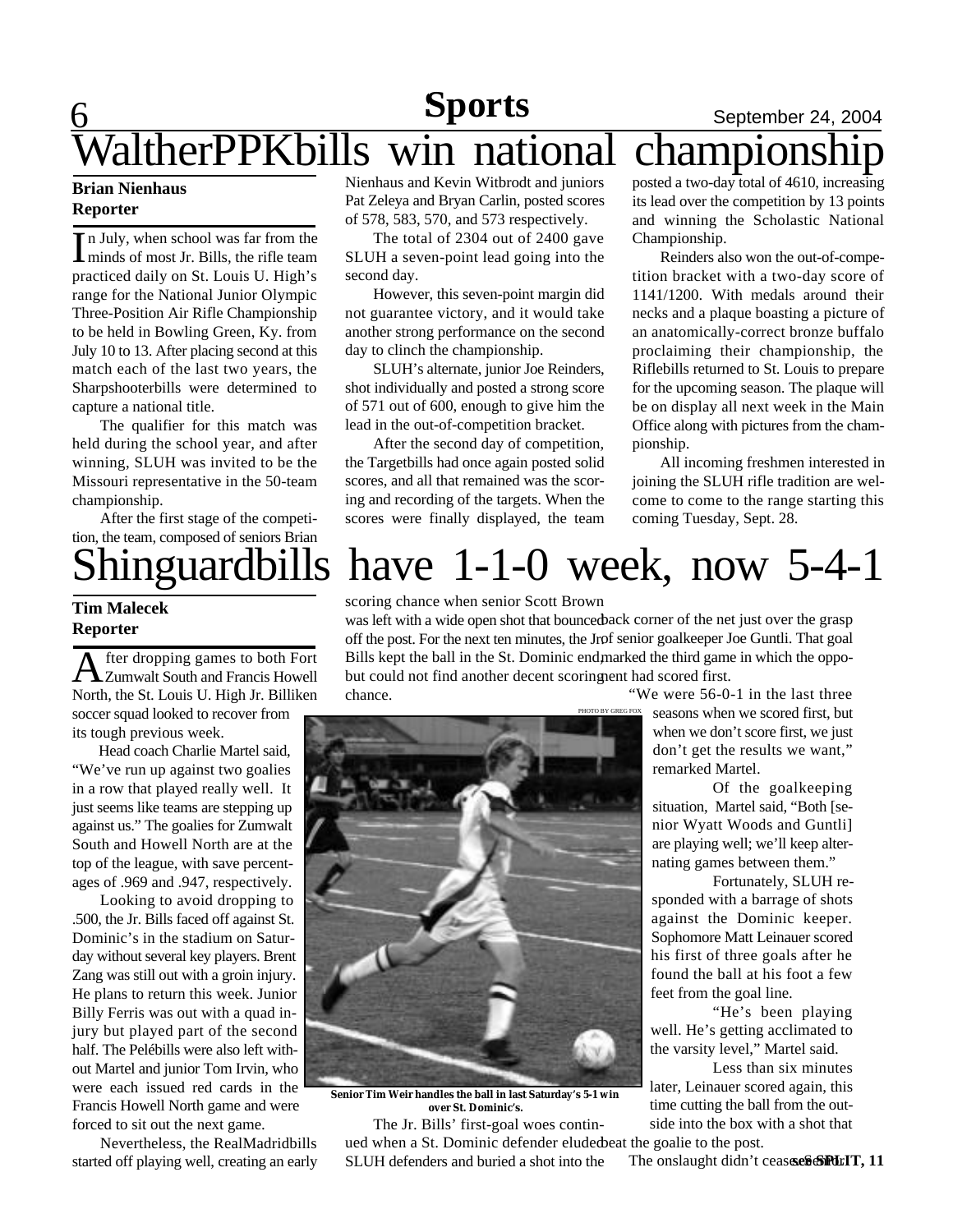## **Sports**

# September 24, 2004 **Sports** 7 Hydrodynamicbills drown competition, go 2-0

### **Greg Mantych Reporter**

Despite their disheartening loss to<br>Chaminade last week, the St. Louis espite their disheartening loss to U. High water polo team managed to capture third place in the Varsity Conference Tournament by defeating John Burroughs this past Saturday.

Going into the game, the team knew that John Burroughs would be a difficult team to overcome, citing them as one of the top four teams in the league this year.

"We knew that Burroughs was a good team," remarked sophomore Jake Roeckle, "so we had to play one of our best games so far this season."

As the beginning of the match unfolded, Burroughs looked like they could have what it would take to vanquish the intimidating Polobills, quickly scoring a

first quarter goal to put them up 1-0. All dreams of victory, however, were soon stomped as seniors Tim Szewczyk, Kevin O'Neill and Tim Heafner all hammered shots past the John Burroughs goalie leaving the score at 3-1 as the first quarter ended.

Starting the second period with a two-point advantage, the Jr. Bills continued on their road to victory with another goal from O'Neill and two more from Heafner. Heafner's goals included an amazing backhanded shot which was redirected into the goal off a buzzer-beating pass from goalie Rick Bettger to end the half.

Although a John Burroughs goal cut into the Speedobills lead at the start of the second half, SLUH quickly answered with a snipe from junior Wes Going.

Two more goals from Burroughs

would pare SLUH's commanding lead down to 8-4, while the home team tried to carry their success into the fourth quarter and the end of the game.

With a single fourth quarter goal from senior Eric Appelbaum matched by a goal from the desperate John Burroughs, SLUH held onto their lead to win the game, 9-5.

"We shut down their all-star and scored a bunch of goals," reflected senior Kevin Lane. "It was sweet."

Continuing their endless quest for the state title, the Polobills jumped back into regular season play by matching skills with Oakville this past Monday. The team had to bear the absence of seniors Heafner and Bettger due to injuries. Nevertheless, SLUH was determined to play with their customary intensity and rigor.

**see PO-PO, 8** With Oakville kicking off the game

## Underclassmen Team Performances JV and B-teams impress; all have winning records C-teams show spots of promise; Soccer 5-0, Football 0-3

### **Scott Mueller Reporter**

The JV and B sports teams have gotten off to a great start this year. All the teams are playing exceptionally well, and all The JV and B sports teams have gotten off to a great start this have a winning record so far.

The JV soccer team, coached by Bob O'Connell, has a record of 4-2-2 in their games. According to O'Connell, team members have accepted their roles and are playing very well. O'Connell hopes to see improvement every game. The JV team, composed of juniors and seniors, looks forward to the end of the year CYC JV tournament.

With a 7-0 record, the B soccer team started off its season roaring. Head coach Steve Schad believes that his team has a great chance to win the McCluer Championship tournament, the unofficial state tournament for B-teams. Two outstanding players on the team include sophomore Cole Grossman and freshman Chris Haffner. These two are also the leading goal scorers.

Head coach Dave Barton has led his B football team to a 2- 1 record. Barton says that the defense has played extremely well so far. Running back Kalen Mayfield stands out on the offensive side of the ball. Mayfield has scored 5 touchdowns this season. Barton thinks that the B-team has great potential to win the MCC

**Kevin Michniok**

**Reporter**

The freshman fall sports are off and running as both the soccer<br>and football teams compete in their first seasons as Jr. Bills. and football teams compete in their first seasons as Jr. Bills. The football team, coached by Tom Wilson, is trying to find its winning stride early in the season. Despite their 0-3 record, the team is building a solid base for a successful rest of the season.

The football team first played against Parkway South. Matt Venker scored the Jr. Bills' first touchdown of the year in the first quarter of the season opener on a four-yard pass from Matt Rice. Drew Blackmon later scored another touchdown, but the Jr. Bills came up short in the end, losing 26-13.

In their second game against St. Mary's, SLUH scored on a touchdown by Tom Kornblum, but missed the extra point and headed into halftime up by six points. Then, in the second half, St. Mary's scored a touchdown to tie the game. The extra point gave St. Mary's the 7-6 win.

In their most recent contest against Chaminade, the Jr. Bills suffered their third defeat by a score of 19-6. SLUH didn't get on board until the third quarter, when quarterback Michael Leibach threw their only touchdown pass to Mike Federer.

The football team has another contest today at Wentzville at **see JAY-VEE/BEE, 8 see CEE, 8**

**Note: For other JV and C XC results, check the XC articles in this and previous issues of the** *Prep News.*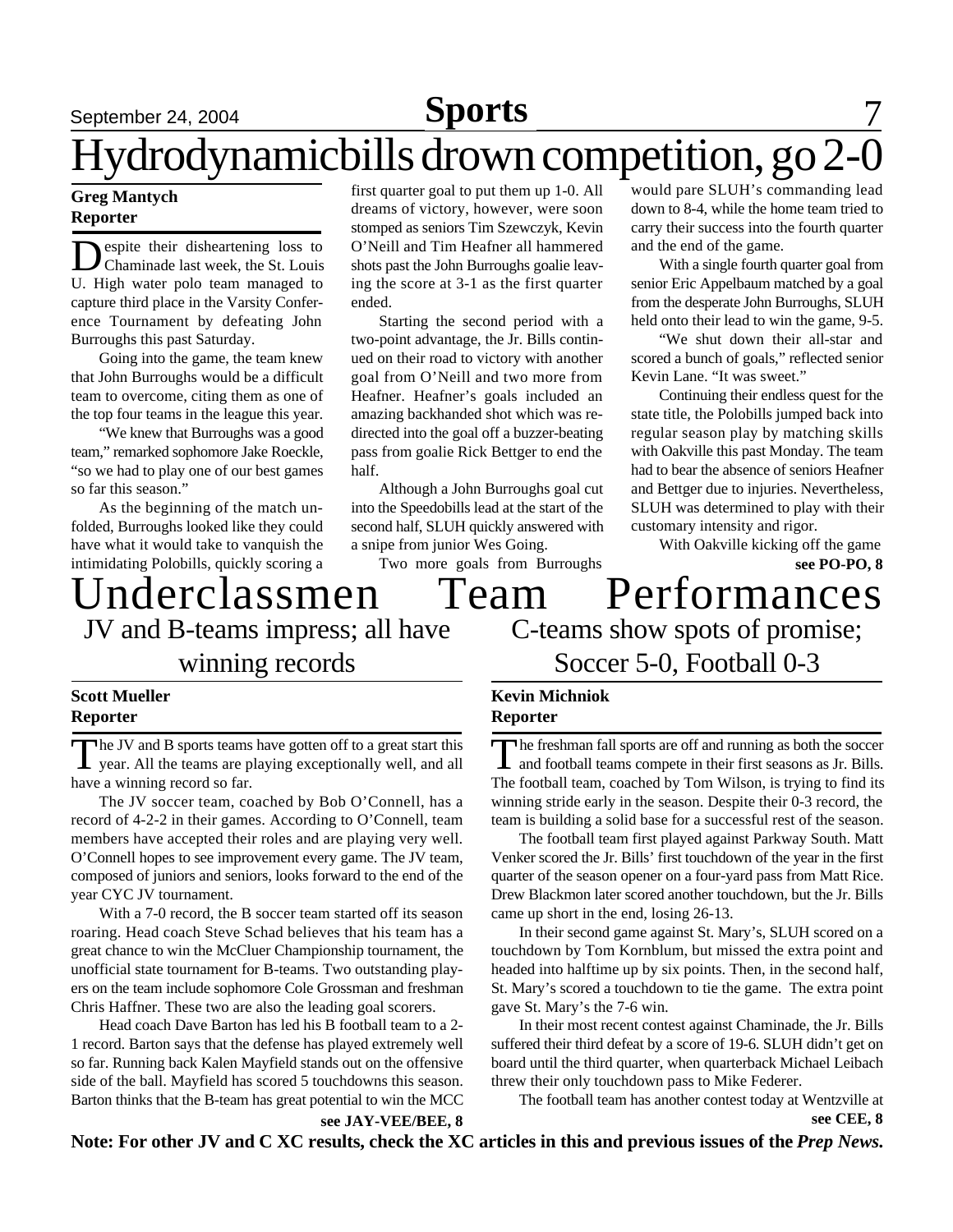# BLANK-ET CEE

thankful that you're there, but we didn't want to stay there. We wanted to put more points on the board."

Schuster's pick ended the scoring with over 41 minutes remaining in the game. From there, the defenses took over the game, with SLUH's defense holding Chaminade to a scoreless match.

The Jr. Bills, however, still had other opportunities to score throughout the game. Running back Stephen Simmons rushed for 98 yards in a game in which he was hampered by a bruised shin. Though the Jr. Bills are stacked with talent

offensively, they couldn't convert any of their opportunities later in the game.

"We were a little sluggish," said tight end and captain Matt Herzberg.

"I thought we hurt ourselves," said Kornfeld. "It wasn't necessarily that Chaminade was stopping us; we

were stopping ourselves. We had holding penalites, block in the back penalties. There were a lot of times when we were sitting there first and 20. We had a good play on first down, then we had holding and we're first and 20 so many times. You can only dig yourself out very rarely in those situations.

"We have to be more disciplined in that. I wasn't very happy with the amount of penalties we incurred, but they were earned."

"You're always frustrated when you hurt yourself," said Herzberg.

One such drive plagued by penalties was SLUH's first one following Schuster's touchdown. Simmons ran up the middle of the Chaminade defense for 23 yards, but the play was rolled back by a later penalty. Pushed back to their own 14,

(from 5) Behr was forced to punt, but the snap was (from 7) high. The ball rolled behind Behr, but the senior signal caller was able to pick up the ball and punt it all the way to the Chaminade 36.

> Behr finished the night with six completions on 11 passes for 41 yards and an interception. The Jr. Bill defense matched this one turnover with three takeaways of its own, two interceptions and one fumble recovery. Linebacker Will Holleman led the defense with 14 total tackles, while tackle Dave Klug followed with 10 and three others had 8.

> > "We'll take a win any way we get it,"



**Junior running back Stephen Simmons (23) runs though the Chaminade defense last Friday night as a SLUH receiver blocks.**

said Herzberg of the result.

The game was not all smiles for the Jr. Bills, as junior guard Ben Farley left the game with a fractured fibula. Farley will not return to the playing field for the remainder of the year.

Now 2-1, with one shutout under their belts, the Jr. Bills look forward to Beaumont (1-2) tonight. According to Kornfeld, Beaumont is a "very athletic team, a team that can hurt you with their skill," but especially their quarterback and Division I recruit wide receiver. Defensively, Kornfeld expects Beaumont to play eight players in the box and the Jr. Bills to have a tough time running outside. The Jr. Bills' second game on the stadium's new playing surface begins tonight at 7:00 p.m.

### 5 p.m.

While the football team works hard to hit their stride, the freshman soccer squad has found its winning formula early, capturing victories in all of its first five games. Under the able leadership of cocaptains David Zeigler, Brain Fetter, and Kevin Steitz, the 22-man team is ready to build on success.

Head coach Tom McCarthy says that his players exhibit great ball control and passing, not to mention their ability to work well as a team. Team statistics are impressive, with three shutouts and an offense that has outscored its opponents 23-2 in beating such teams as Vianney and Priory's JV squad.

McCarthy said, "We hope to work hard to improve." That should be no problem for a team that has accomplished so much this early in the year.

Come watch the C Pelebills play today at 4:30 p.m. at Granite City and against CBC at Forest Park at 4 p.m. next Thursday.

The C cross country team placed first in the Hazelwood East Invitational Wednesday, with 8 runners in the top 25 and with three in the top ten. SLUH beat out the second place finisher, CBC, by 45 points, and beat six other teams, including DeSmet and Edwardsville.

## JAY-VEE/BEE

### (from 7)

this year.

Be surprised if they lose is the word from head coach Paul Baudendistel on his JV water polo team, made up of freshmen and sophomores. They have won all four of their games so far this year.

Sophomore Jason Appelbaum, the goalie, is having a great year and would be playing on the varsity team at another school, according to Baudendistel.

Other key players are Tom Tandler, Brendan Mehan, Paul Merrill, and Kerry Reed, all sophomores.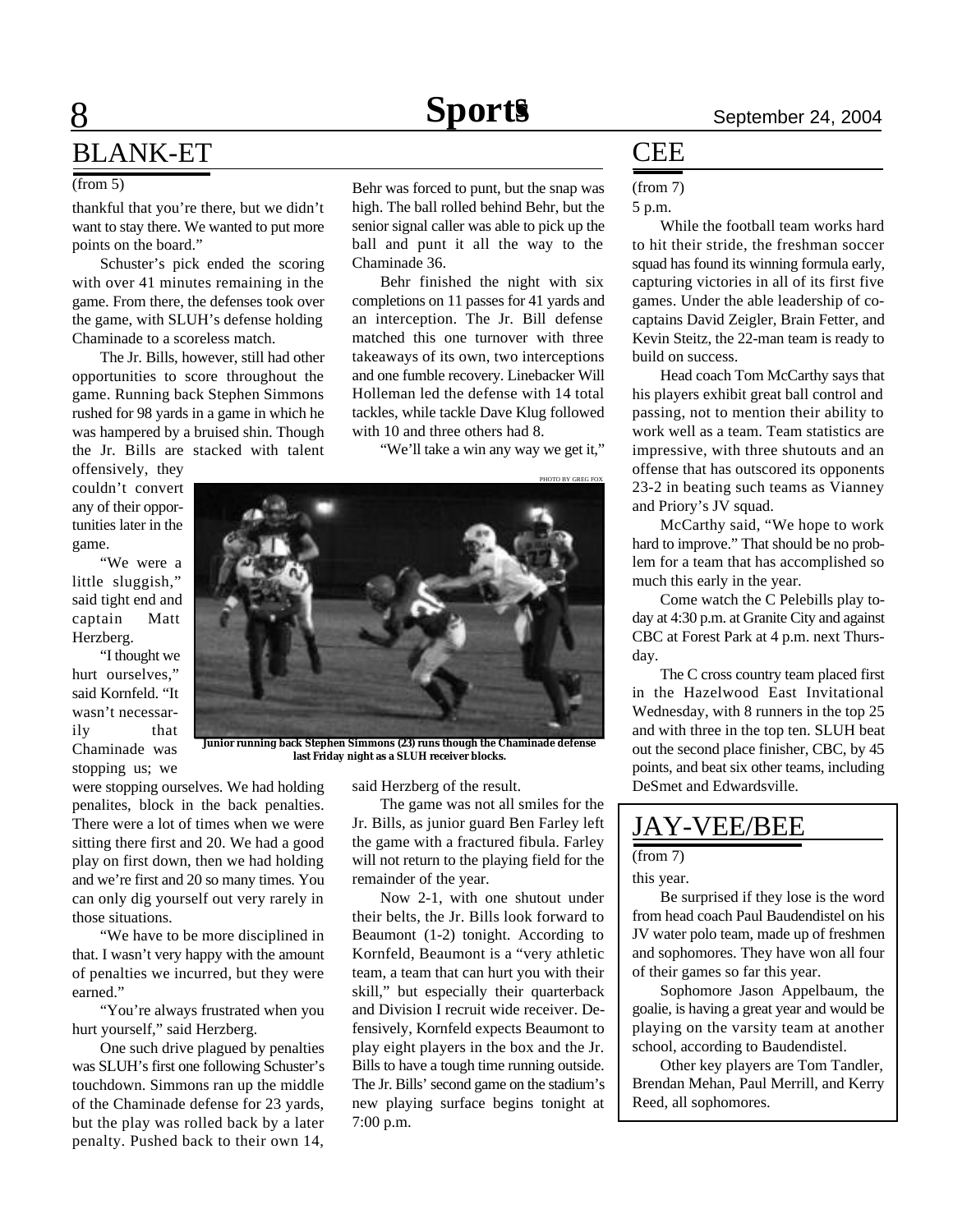### **Greg Fox Editor in Chief**

For 30 years, Matt Sciuto prowled the sidelines of underclassman football games for two St. Louis high schools, Aquinas and St. Louis U. High. This fall marks the first in the last 30 that Sciuto has not spent teaching young men the intricacies of the games of football and life.

For six years at Aquinas and 24 beginning in 1980 at SLUH, Sciuto coached football at the C and B levels. In addition to coaching football, Sciuto also coached baseball at Aquinas and SLUH and basketball at Aquinas and Nerinx. "When you're young," Sciuto explained, "you do three sports. In your twenties, you do three; in your thirties, you do two; in your forties, you do one."

Sciuto's 30-year odyssey actually began over 40 years ago, when Vic Locastro, '63, took Sciuto to his first SLUH basketball game. As a SLUH student, Locastro coached Sciuto's middle school basketball teams and convinced him to come to SLUH. "If Vic Locastro didn't coach me in grade school, I don't know where I'd be today," Sciuto said of Locastro. "He brought me to this place."

While a student at the Backer Memorial, Sciuto learned of and fell in love with the Jesuit philosophy of the development of mind, body, and spirit. "I thought that co-curriculars were really, really important as part of being a formative experience," Sciuto said. "I learned a tremendous amount playing football as a third-stringer and being in student government and playing sports."

Upon returning to St. Louis from Rockhurst College, Sciuto became a teacher at Aquinas, where he coached football, basketball, and baseball. "I wanted to deal with adolescents," said Sciuto. "I was very interested in adolescent growth."

After six years at Aquinas, Sciuto was "ready to get out of teaching." Sciuto sent an application for a job to SLUH out of frustration, not expecting to be hired. But SLUH's principal at the time, Leo Dressel, hired Sciuto quickly, and the rest is history.

Sciuto would go on to spend the next 24 years as both a teacher and B- and C-team football coach, selflessly giving his time to the football program he had played in earlier.

"He's very dedicated to our (football) program," said head football coach Gary Kornfeld, in whose system Sciuto coached since 1988. "He gave us a lot of service and really worked diligently throughout his years in our program."

"I always felt that what I did on the C- and B-team was really important," said Sciuto, "because one of the things is preparing guys for varsity competition...(and) that's one of the things that I hope I did well. I did what Coach Kornfeld wanted me to do. I thought I was a good B-coach because I was a good follower."

Kornfeld echoed Sciuto's statement and stressed the importance of having players learn the varsity scheme on a lower level. "Mr. Sciuto was always very diligent about making sure that he was on the same page as the varsity. He put a lot of work into his coaching, and was a very loyal and dedicated B-team coach."

"His (players)...knew how to play the game. They were schooled in knowing how to play the game," said Athletic Director Dick Wehner.

Said Charlie Drury, now a varsity football player, "He made

sure we did things right and taught me a respect for the game."

Tom Finan, '85, who played for Sciuto on the B-team and later coached with him, said Sciuto changed the way his team performed. Finan's freshman team failed to win a game, but turned it around to go 8-2 with Sciuto and Bill May at the helm. "We felt like a rag-tag bunch of football misfits," Finan explained of the freshman team. "What was missing wasn't really skill, or strength, or football smarts. We were missing pride and discipline. Mr. Sciuto and Mr. May gave that to us."

Sciuto's roots as a theology teacher, along with his spirituality, led to the inclusion of a family atmosphere within the team. Sciuto traditionally started each year with a team Mass before Blue-White Scrimmages. Sciuto said that the readings for the

Mass were always "One Body, Many Parts" and the "Parable of the Talents," two scripture readings which reinforce the subject of a team atmosphere.

Team masses were just one of many ways Sciuto tried to increase the family atmosphere of the team. Sciuto always tried to get the team involved in a service project. For example, Sciuto's last team went to St. Matthew's parish twice for a morning-long project. "I've really enjoyed working—just as another worker—next to the guys...on the B-team. We (did) good work and we (had) a good time."

**see LESSONS, 10** Sciuto did not leave his faith in the classroom, but instead tried to coach football in a manner that reflected it. "He's a very spiritual person," said Wehner. "When you're a very spiritual person, I don't think it ends when you walk out that door. It

*"When you're a very spiritual person, I don't think it ends when you walk out that door. It permeates your entire being." —Dick Wehner*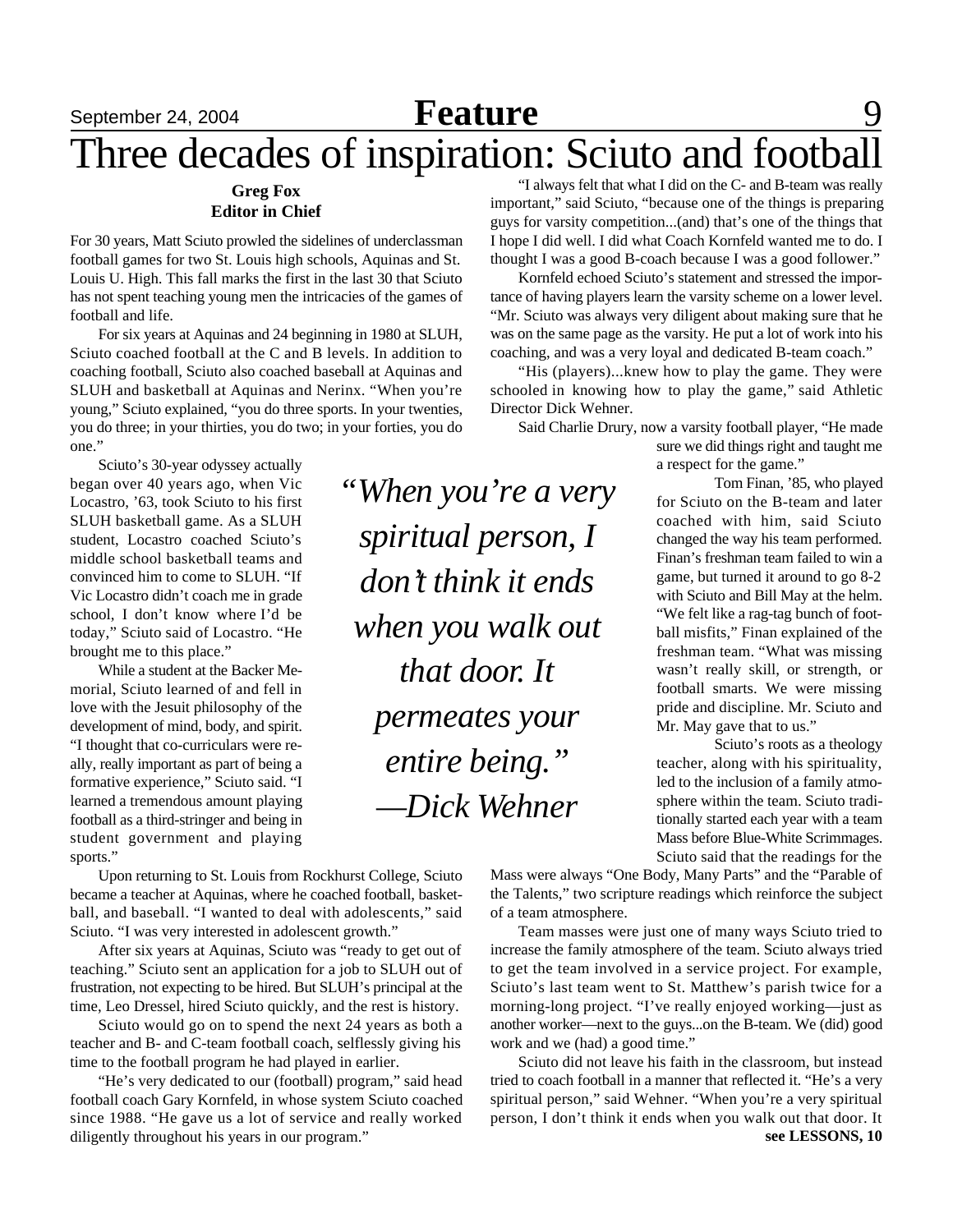# 10 **Feature** September 24, 2004 LESSONS

permeates your entire being, so if you're a very, very spiritual person and you're a coach, it's naturally going to carry over to your coaching philosophy." Wehner cited Sciuto's attempts to connect with the coaches and teams of other MCC schools in

prayer before and after games as one way in which Sciuto's faith carried over to his coaching.

"The end (of Sciuto's teams) was to play football as a prayer to God," Finan said, "to give up our hard work every day as an offering."

Sciuto's teams echoed the motto of the Jesuit order because Sciuto said that they "play for the greater glory of God, and hopefully, the way we play football shows that."

Coaching football, according to Sciuto, is not unlike teaching theology. "I think teaching theology is more like coaching," Sciuto said. "I'm looking for an end result, that there's a real change in behavior.... It's not as clear in theology class, but there's an end that's very, very similar, which is that the young man grows in a real, important sense. In football, the important growth is learning discipline, learning hard work, learning teamwork, learning to face your fears and learning that happiness can come from hard work and pain."

Sciuto's lessons have not fallen on deaf ears. Said Drury, "I

don't think I'll forget the things I learned. Some of those small lessons I can take with me every day."

Dave Barton, who is succeeding Sciuto as the B-team's coach this year, played on one of Sciuto's C-teams and also learned a lot about the games of life and football. "He cared a lot about improving us as people," Barton said.

"Sciuto taught me that you don't have to be the best to succeed," Finan said. "You don't have to be the smartest, the biggest, or the fastest. You can overcome your limitations through hard work and organization. That applied on the football field and the classroom."

Despite everything else he has taught them, a few lessons he

(from 9) taught stick out in Sciuto's mind. Sciuto wanted his players above all else to "learn discipline, good sportsmanship, and good teamwork. And I hope that they...learned something about themselves, even if it's that (they) aren't football players."

Since retiring, Sciuto has felt the pressure of maintaining a

in."

*"In football, the important growth is learning discipline, learning hard work, learning teamwork, learning to face your fears and learning that happiness can come from hard work and pain." —Matt Sciuto*

According to AD Dick Wehner, coaches

Coaching Facts

Tom McCarthy and Tom Wilson are the

longest-coaching underclassmen sports

coaches at SLUH. McCarthy has been

coaching soccer since 1985 and Wilson

has been coaching football since 1991.

credibly supportive of me."

Though Sciuto claims that "they're not going to miss me at

my students."

head coach.

all," Wehner disagrees. "He really took care of a lot of kids," said SLUH's favorite AD. "He was one of those guys that helped shape little boys into young men."

It was Finan, however, who gave Sciuto perhaps the highest possible praise of all, a true testament to the effect Sciuto has on people. "I would go to hell and back for Matt Sciuto, and that's no exaggeration and no lie."

"Coaching all of these young men has been an honor and a joy," said Sciuto.

Of his hundreds of players, Sciuto said, "I've been encour-

aged, I've been inspired, I've been heartened, and it's been a lot of fun."

team lifted from his shoulders. "I'm not constantly thinking, 'Am I scouting, who's scouting, what are we going to run, who should I put on my depth chart, have I gotten this thing, is everything in place for the field this week?' It's just amazing how many hours that most coaches...put

"I'm able to work on my

Sciuto said that his reasons

Barton said that Sciuto has

classes more, (and to work on) my websites more," said Sciuto of his post-coaching activities. "I'm able to hang around school for an hour for

for retiring were to spend more time with his son Alex, '05, and that Barton was ready to take over as the B-team

been very supportive of him since retiring. "It's nice because (Sciuto has) already been to a few of our games," Barton said. "He's been in-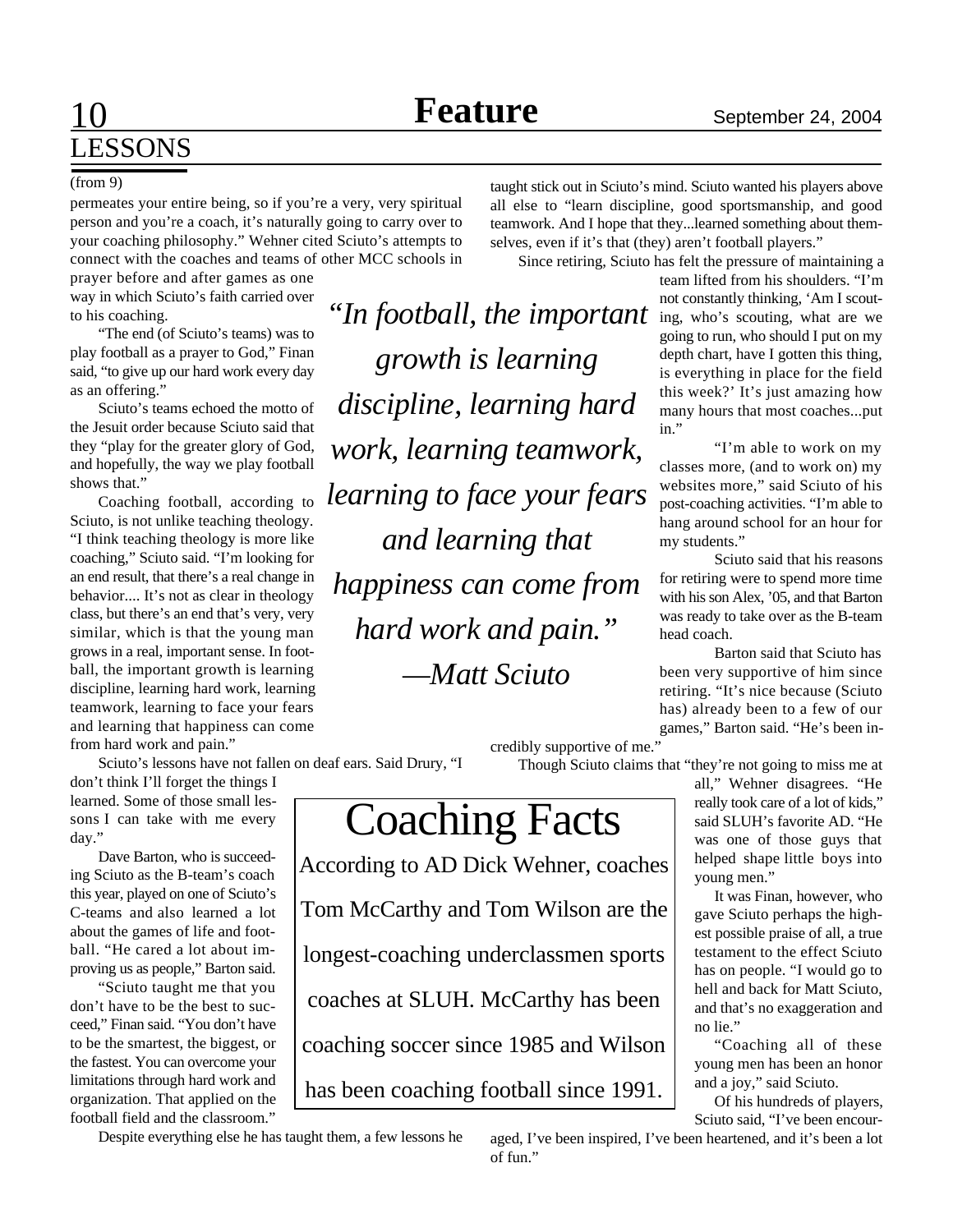## September 24, 2004 **Sports** 11 X-COUNTIES

### (from 5)

when Muntges dropped from fifth place in the race to 11th and eventually 14th.

 Junior Drew Kaiser stepped up to finish third for the Harriers, running a courageous 17:35 for 40th place. "After seeing Liberty's pack move ahead of me, I realized that if we want to win next week, we're going to have to run more of a pack strategy," stated a hopeful Kaiser.

Senior Joe Carlson and junior Mike Jonagan kicked it home as SLUH's fourth and fifth scoring members, in 45th and 47th place, respectively.

While reminiscing about the day, Carlson said "It was the toughest course I had ever run on. That was the worst I've ever felt after a race, almost like I was going to pass out."

 Samson and senior Dan Meier, both of whom struggled, rounded out the varsity team's day in 86th and 94th place but are hopeful for the upcoming Hancock Invitational.

 Before varsity toed the line, the second seven tested their unbeaten strength against the region's toughest. The JV team, behind first place finisher Matt Dirnbeck, was handed its first loss of the season by Liberty. SLUH's team lost, 33-39, in a very tough race.

"This race definitely shows our depth," said junior Shane Mulligan, a member of the JV squad. "Even though we lost, the experience has given us incentive to run even faster and better as a team next week at Hancock."

 "As I look back on the day," Linhares said "there were really a lot of unnecessary negatives that the team outlasted. And I feel awfully good about that."

 Now, all eyes are focused on winning the Hancock Invitational at Jefferson Barracks tomorrow. SLUH has never won the meet but is poised to make a good run at it this year.

Always a momentous sight, the Hancock Invitational will feature thousands of runners tomorrow morning. Also, SLUH will be fielding more than seventy runners in the JV race. If that doesn't get your heart pumping for a cardio-crazy morning, maybe the fact that festivities start late for the Bills and a little sleeping  $\ddot{\phantom{1}}$ 

## SPLIT

Matt Wilson chipped a ball over the defense and buried it top net. With six minutes left, Leinauer completed his first-half (from 6)

hat trick with his fifth goal of the year. Leinauer said, "We were struggling up top, but we worked hard and the goals are coming."

The Jr. Bills went into half time leading comfortably 4-1.

SLUH continued the goals with Wilson's second of the year after a defensive misplay on a cross led to an easy shot.

Martel commented, "He scored a lot on JV, so we figured we'd give him a chance, and he's been playing really well the last two games."

The scoring died down, and the rest of the half was mainly a midfield battle. Although the Jr. Bills had numerous scoring opportunities, the game ended 5-1.

Near the end of the game, Tim Weir picked up a yellow card, his fourth and SLUH's 10th for the year. By new MSHSAA rules, Weir as well as Martel were forced to sit out the next game against O'Fallon for the team's yellow cards.

The SLUH Jr. Bills entered the "Panther Lair" on Wednesday night taunted by an imitation Blue Crew. The game started off well as a chip by Brown over the defense was nearly finished by Wilson.

## PO-PO

by scoring an early goal, SLUH quickly reminded the opposing team that they were not to be underestimated, as O'Neill and junior Ben Favier pounded shots into the back of the Oakville goal to put the Jr. Bills up 2-1.

As the second quarter unraveled, the slaughter continued, as the Jr. Bills outscored Oakville 5-1 to take a 7-2 lead.

Yet Oakville was not without its strengths, as it gave SLUH some resistance defensively.

"They were faster than me for sure," stated junior Mark Abram on the speed of the opposing players. "They always beat me down the pool."

Their speed wasn't enough, though, as SLUH added 5 more goals in the secThe Jr. Bills kept up the intensity and had numerous scoring opportunities, but the O'Fallon Township High School (OTHS) scored with 9:50 left in the half when a shot from the top corner of the box found its way to the far post. The Jr. Bills found themselves down for the fourth game in a row.

The Bills came back with under 2:00 left, when a cross from Leinauer sailed to Chris Schrank at the back post who put it in.

The second half continued with multiple SLUH scoring chances. Around 28:30, the ball was loose in the 6-foot box, but all SLUH's shots were blocked and eventually the ball was cleared.

O'Fallon then scored again on a quick counterattack following a SLUH free kick. The O'Fallon forward made his way to the corner until he crossed and found a streaking OTHS player, who beat Woods.

The Jr. Bills continued to keep up the pressure but couldn't score. With under two minutes left, the Bills mounted a desperate attempt but could not even the score. The Bills fell, going 1-1 on the week.

The Jr. Bills play again today at 4 p.m. against Parkway South in the stadium before the football game at. Admission is free, and people who attend the soccer game can stay for the football game afterwards as well.

(from 7) ond half, including two by junior Matt Ampleman and one by senior Adam Trafton, to take the game, 12-4.

> "Even without two of our key players," recollected junior Jon Dombek, "we came together to get the job done."

> For further examples of the water polo team's tenacity, come see them face off against Kirkwood this Friday at 5:00 p.m. at Meramec Community College.

## *PREP NEWS* NIGHTBEATS

**B-team** football (2-2) lost last night in the stadium to Beaumont, 14-8.

**D-team** football won in their only game of the year last night, beating DuBourg 17-14 at DuBourg.